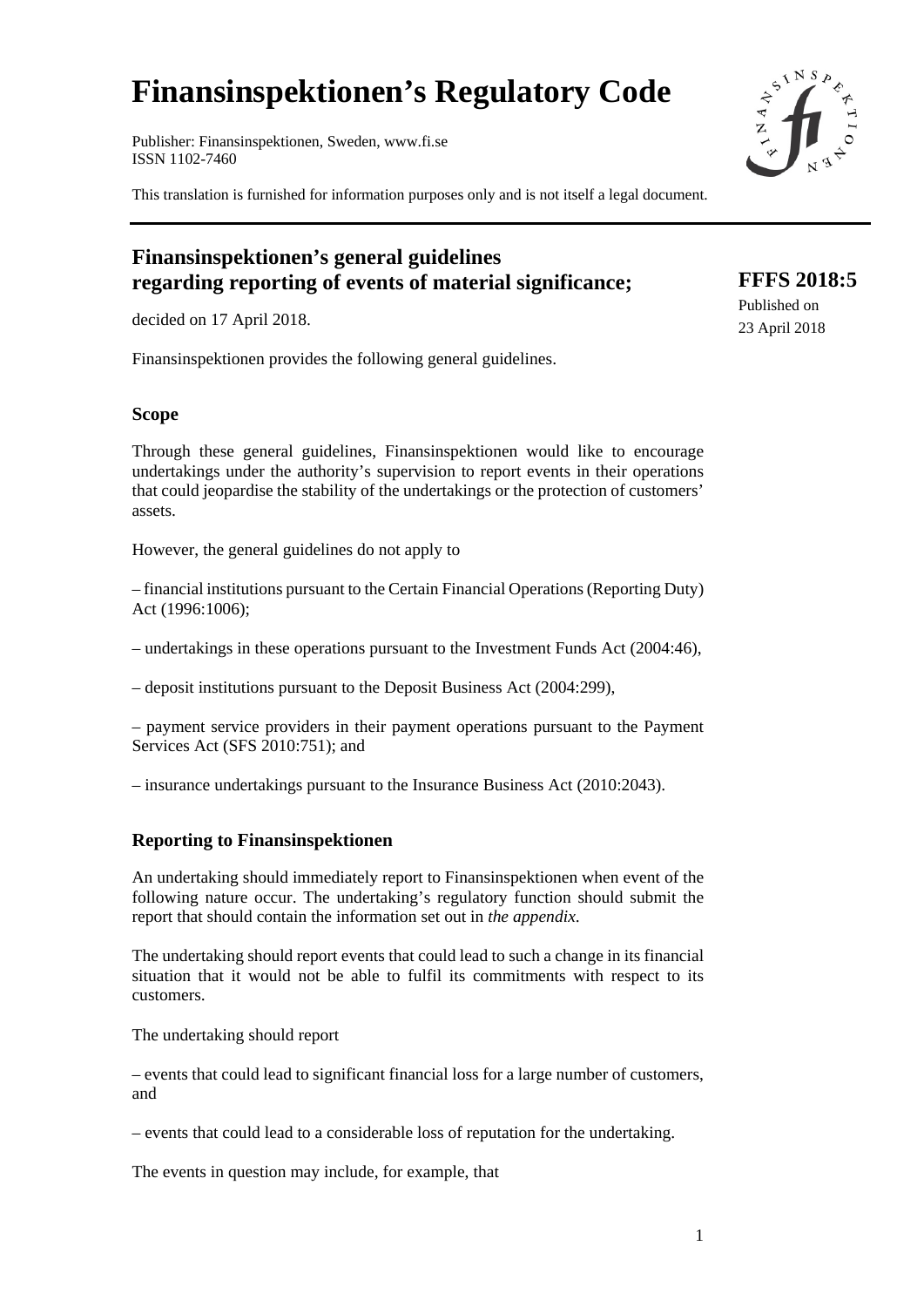- information provided in customer transactions is incorrect or deficient,
- customer transactions have been managed in an incorrect or deficient manner,
- errors have arisen in technical systems, or
- internal or external rules have been breached.

If an auditor takes measures pursuant to Chapter 9, sections 43 and 44 of the Companies Act (2005:551), the undertaking should immediately inform Finansinspektionen thereof.

### **Guidelines for management and reporting**

The undertaking's board of directors or equivalent decision-making body should establish in writing guidelines to manage and report events of material significance.

#### **Notification to the Swedish Police or a prosecutor**

If suspicions arise that a crime has occurred, the undertaking should report these suspicions to the Swedish Police or a prosecutor.

ERIK THEDÉEN

\_\_\_\_\_\_\_\_\_\_\_\_\_\_\_

David Lothigius

These general guidelines shall enter into force on 1 May 2018, whereupon Finansinspektionen's general guidelines (FFFS 2015:15) regarding the reporting of events of material significance shall be repealed.